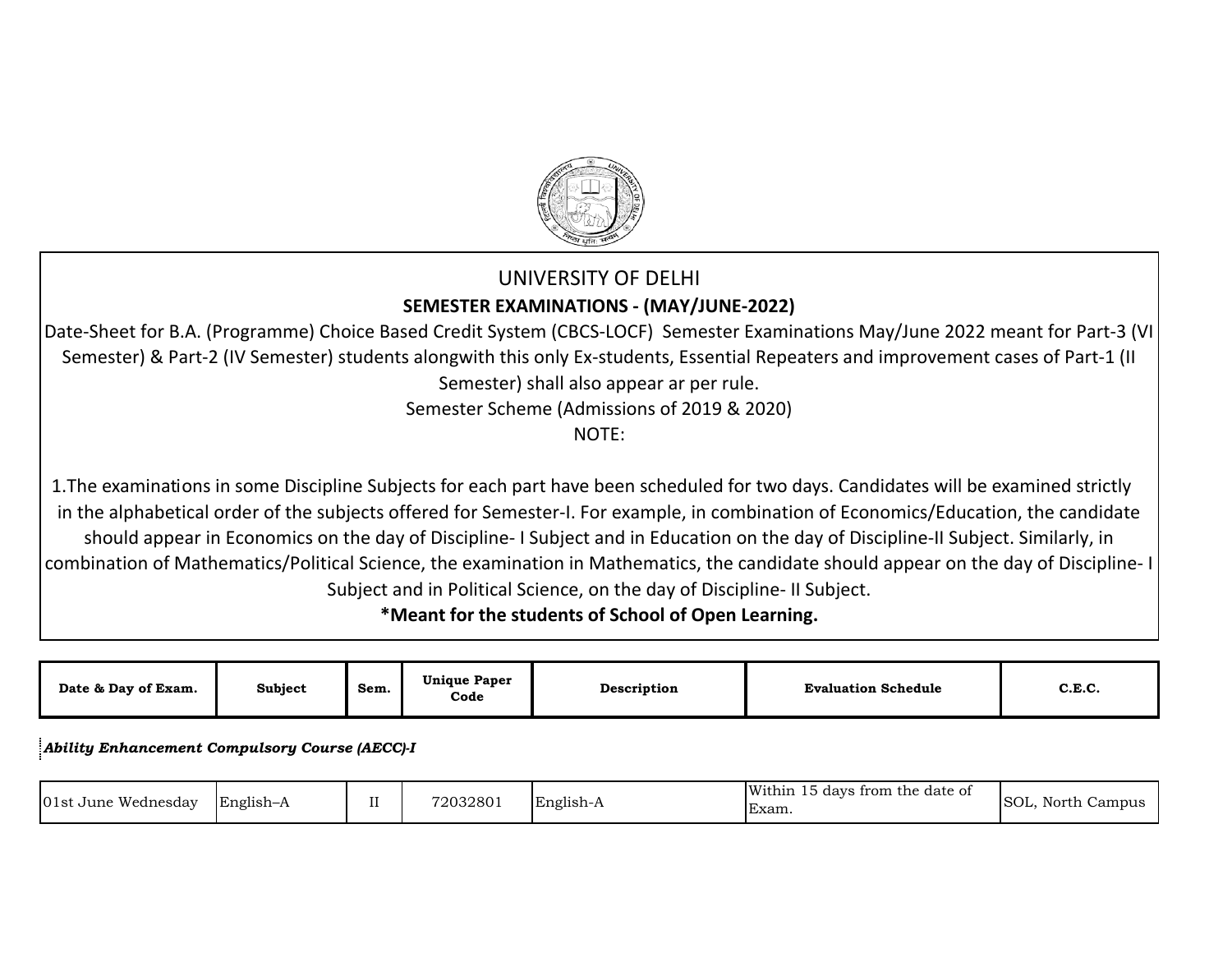| 01st June Wednesday                      | English-B                | $_{\rm II}$ | 72032805 | English-B                  | Within 15 days from the date of<br>Exam. | SOL, North Campus |
|------------------------------------------|--------------------------|-------------|----------|----------------------------|------------------------------------------|-------------------|
| 01st June Wednesday                      | English-C                | П           | 72032806 | English-C                  | Within 15 days from the date of<br>Exam. | SOL, North Campus |
| 01st June Wednesday                      | Environmental<br>Science | $_{\rm II}$ | 72182801 | Environmental Science      | Within 15 days from the date of<br>Exam. | SOL, North Campus |
| 01st June Wednesday                      | Hindi                    | $_{\rm II}$ | 72052804 | Hindi                      | Within 15 days from the date of<br>Exam. | SOL, North Campus |
| 01st June Wednesday                      | Tamil-A                  | $_{\rm II}$ | 72082807 | Tamil-A                    | Within 15 days from the date of<br>Exam. | SOL, North Campus |
| 01st June Wednesday                      | Tamil-B                  | $_{\rm II}$ | 72082809 | Tamil-B                    | Within 15 days from the date of<br>Exam. | SOL, North Campus |
| 01st June Wednesday                      | Urdu-A                   | $_{\rm II}$ | 72142801 | Urdu-A                     | Within 15 days from the date of<br>Exam. | SOL, North Campus |
| 01st June Wednesday                      | Urdu-B                   | $_{\rm II}$ | 72142802 | Urdu-B                     | Within 15 days from the date of<br>Exam. | SOL, North Campus |
| 01st June Wednesday                      | Urdu-C                   | $_{\rm II}$ | 72142803 | Urdu-C                     | Within 15 days from the date of<br>Exam. | SOL, North Campus |
| <b>Skill Enhancement Elective Course</b> |                          |             |          |                            |                                          |                   |
|                                          | Commerce                 | IV          | 62413424 | E-Commerce                 | Within 15 days from the date of          | SOL, North Campus |
|                                          | English                  | IV          | 12033904 | <b>Translation Studies</b> | Within 15 days from the date of          | SOL, North Campus |
| 02.06.2022 (Thursday)                    | Economics                | IV          | 62273424 | Data Analysis              | Within 15 days from the date of          | SOL, North Campus |
|                                          | Education                | IV          | 62433903 | Reflective Learning        | Within 15 days from the date of          | SOL, North Campus |
| 03.06.2022 (Friday)                      | History I                | IV          | 62313466 | Archives and Museum        | Within 15 days from the date of          | SOL, North Campus |
|                                          | Sanskrit                 | IV          | 62136941 | Indian Architecture System | Within 15 days from the date of          | SOL, North Campus |

## *Skill Enhancement Course (SEC)*

| T T<br>Economics | converse<br>62273601 | Basic<br>Computational<br>Techniques for data<br>Analysis | Within<br>davs<br>trom<br>the date of<br>Exam. | ISOL.<br>North<br>Campus |
|------------------|----------------------|-----------------------------------------------------------|------------------------------------------------|--------------------------|
|------------------|----------------------|-----------------------------------------------------------|------------------------------------------------|--------------------------|

Exam.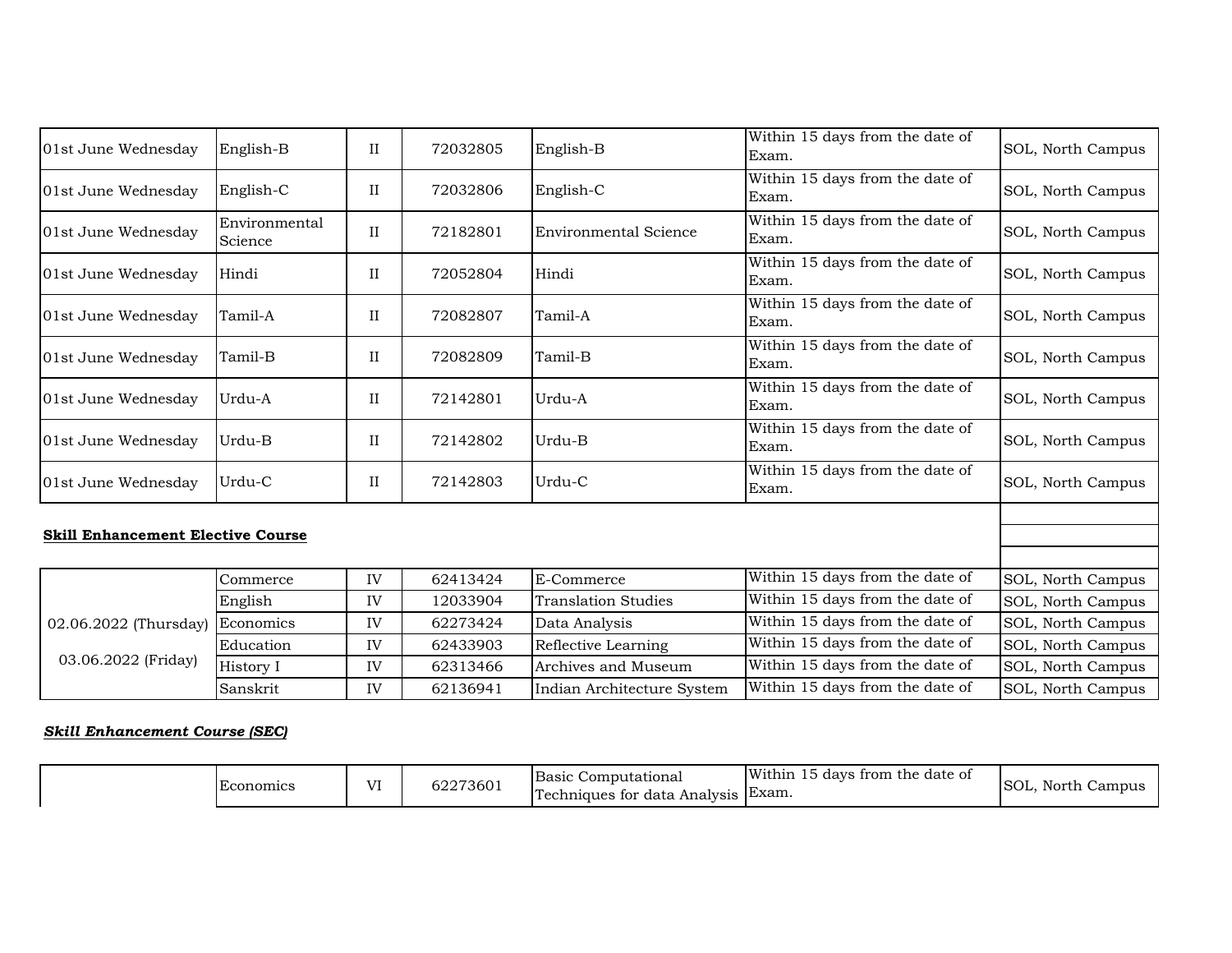| 04.06.2022 (Saturday)<br>05.06.2022 (Sunday) | Education         | VI | 62433904 | Media in Education                           | Within 15 days from the date of          | SOL, North Campus |
|----------------------------------------------|-------------------|----|----------|----------------------------------------------|------------------------------------------|-------------------|
|                                              | History           | VI | 62313621 | Radio and Cinema in India:<br>Social History | Within 15 days from the date of<br>Exam. | SOL, North Campus |
|                                              | Political Science | VI | 62323601 | Conflict and Peace Building                  | Within 15 days from the date of<br>Exam. | SOL, North Campus |
|                                              | Sanskrit          | VI | 62136942 | Basic Elements of Jyotisha                   | Within 15 days from the date of          | SOL, North Campus |
|                                              |                   |    |          |                                              |                                          |                   |

## *GENERIC ELECTIVE COURSES*

|                      | Commerce          | VI | 62415602 | Business Management                    | Within 15 days from the date of          | SOL, Moti Bagh    |
|----------------------|-------------------|----|----------|----------------------------------------|------------------------------------------|-------------------|
|                      | Economics         | VI | 62275604 | Principles of Macroeconomics Exam.     | Within 15 days from the date of          | SOL, Moti Bagh    |
|                      | English           | VI | 62035919 | Media and Communication<br>Skills      | Within 15 days from the date of<br>Exam. | COL, Keshav Puram |
| 06.06.2022 (Monday)  | Hindi             | VI | 62055634 | fganh flusek vkSj mldk vè;;u           | Within 15 days from the date of<br>Exam. | COL, Keshav Puram |
| 07.06.2022 (Tuesday) | History I         | VI | 62315620 | Delhi through the Ages                 | Within 15 days from the date of<br>Exam. | SOL, Moti Bagh    |
|                      | Political Science | VI | 62325602 | Human Rights Gender and<br>Environment | Within 15 days from the date of<br>Exam. | SOL, Moti Bagh    |
|                      | Sanskrit          | VI | 62135906 | Political Thought in Sanskrit          | Within 15 days from the date of<br>Exam. | COL, Keshav Puram |

### **Languages Courses**

| $08.06.2022$ (Wed) | English-A | 62031205 | English Language Through<br>Literature | Within 15 days from the date of<br>Exam. | COL, Keshav Puram |
|--------------------|-----------|----------|----------------------------------------|------------------------------------------|-------------------|
| 08.06.2022 (Wed)   | English-B | 62031206 | English Fluency                        | Within 15 days from the date of<br>Exam. | COL, Keshav Puram |
| $08.06.2022$ (Wed) | English-C | 62031207 | English Proficiency                    | Within 15 days from the date of<br>Exam. | COL, Keshav Puram |
| $08.06.2022$ (Wed) | Hindi-A   | 62051202 | Hindi-A                                | Within 15 days from the date of<br>Exam. | COL, Keshav Puram |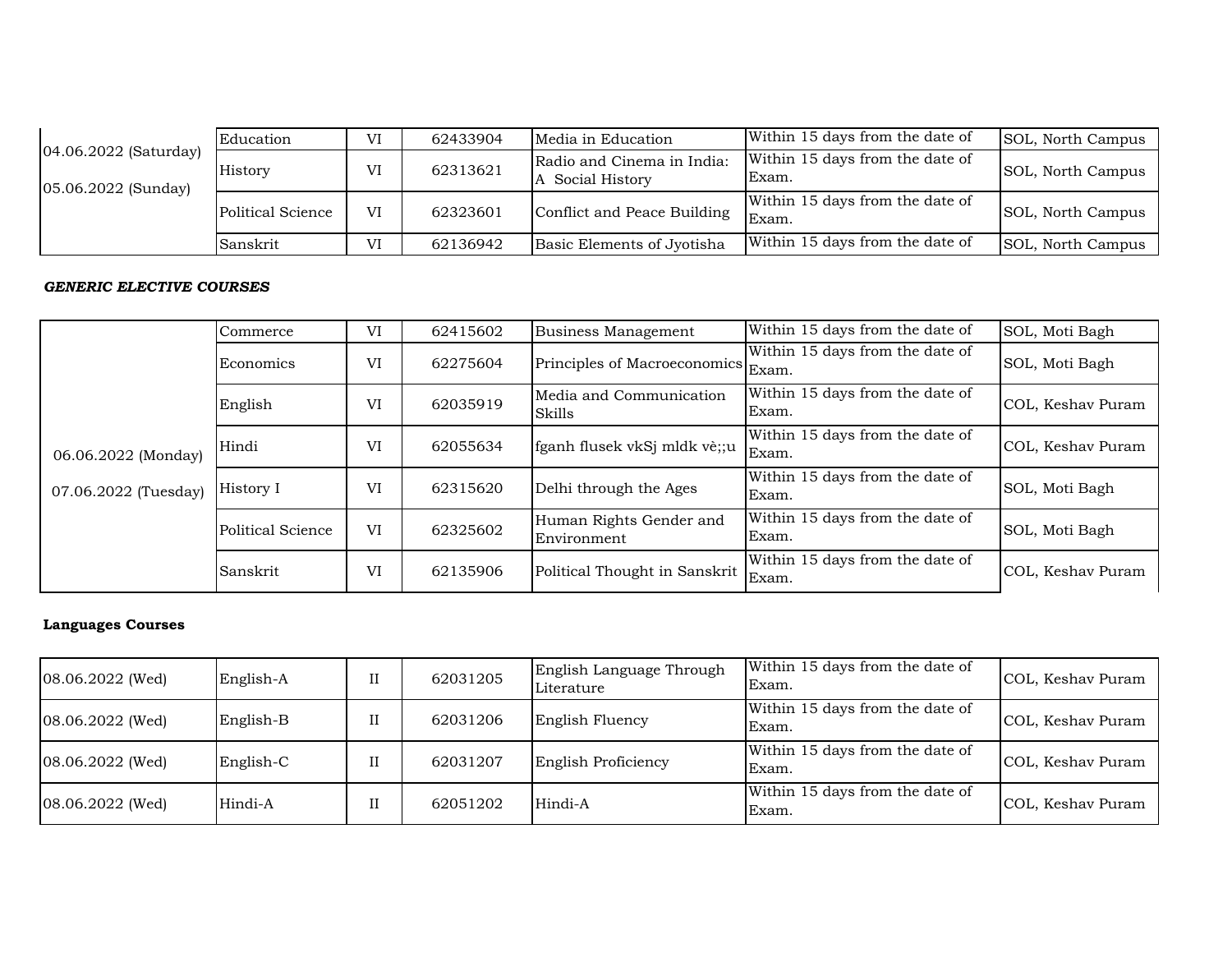| 08.06.2022 (Wed) | Hindi-B                  | $\rm II$    | 62051203 | Hindi-B                                        | Within 15 days from the date of<br>Exam. | COL, Keshav Puram |
|------------------|--------------------------|-------------|----------|------------------------------------------------|------------------------------------------|-------------------|
| 08.06.2022 (Wed) | Hindi-C                  | $\rm II$    | 62051204 | Hindi-C                                        | Within 15 days from the date of<br>Exam. | COL, Keshav Puram |
| 08.06.2022 (Wed) | Punjabi-A                | $\rm II$    | 62121214 | Punjabi Novel, Natak ate<br>Viharak Punjabi    | Within 15 days from the date of<br>Exam. | COL, Keshav Puram |
| 08.06.2022 (Wed) | Punjabi-B                | $_{\rm II}$ | 62121202 | Modern Punjabi Porse and<br>Functional Punjabi | Within 15 days from the date of<br>Exam. | COL, Keshav Puram |
| 08.06.2022 (Wed) | Punjabi-C                | $\rm II$    | 62121203 | Punjabi Folk-Drama and<br>Functional Punjabi   | Within 15 days from the date of<br>Exam. | COL, Keshav Puram |
| 08.06.2022 (Wed) | Tamil-A                  | $\rm II$    | 62081217 | History of Indian Language                     | Within 15 days from the date of<br>Exam. | COL, Keshav Puram |
| 08.06.2022 (Wed) | Tamil-B                  | $\rm II$    | 62081218 | Functional Grammar of the<br>Language          | Within 15 days from the date of<br>Exam. | COL, Keshav Puram |
| 08.06.2022 (Wed) | Tamil-C                  | $\rm II$    | 62081219 | Skills of Language Use                         | Within 15 days from the date of<br>Exam. | COL, Keshav Puram |
| 08.06.2022 (Wed) | Urdu-A                   | $\rm II$    | 62141215 | Study of Modern Urdu Prose<br>and Poetry-I     | Within 15 days from the date of<br>Exam. | COL, Keshav Puram |
| 08.06.2022 (Wed) | Urdu-B                   | $\rm II$    | 62141216 | Study of Modern Urdu Prose<br>and Poetry-II    | Within 15 days from the date of<br>Exam. | COL, Keshav Puram |
| 08.06.2022 (Wed) | Urdu-C                   | $\rm II$    | 62141217 | Urdu Nisab-I                                   | Within 15 days from the date of<br>Exam. | COL, Keshav Puram |
|                  |                          |             |          | IN LIEU OF LANGUAGE<br><b>COURSES:-</b>        |                                          |                   |
| 08.06.2022 (Wed) | Economics                | $\rm II$    | 62271227 | Principles of<br>Microeconomics-I              | Within 15 days from the date of<br>Exam. | SOL, Moti Bagh    |
| 08.06.2022 (Wed) | <b>Political Science</b> | $\rm II$    | 62321232 | A Globalizing World                            | Within 15 days from the date of<br>Exam. | SOL, Moti Bagh    |

#### *DISCIPLINE SPECIFIC ELECTIVE-1B*

| <b>Economics</b> | T T | COOTTCOO<br>$\sim$<br>022<br>. UU | Economic<br>Development<br>t and<br>$\overline{\phantom{a}}$<br>Policy in<br>-India<br>. | $1 + 1 + 1$<br>- -<br>W1ti<br>trom<br>i the date of<br>davs<br>:hir<br>Exam. | $\cdot$ . $\sim$<br>SOL.<br>Bagh<br>Moti<br>. . |
|------------------|-----|-----------------------------------|------------------------------------------------------------------------------------------|------------------------------------------------------------------------------|-------------------------------------------------|
|------------------|-----|-----------------------------------|------------------------------------------------------------------------------------------|------------------------------------------------------------------------------|-------------------------------------------------|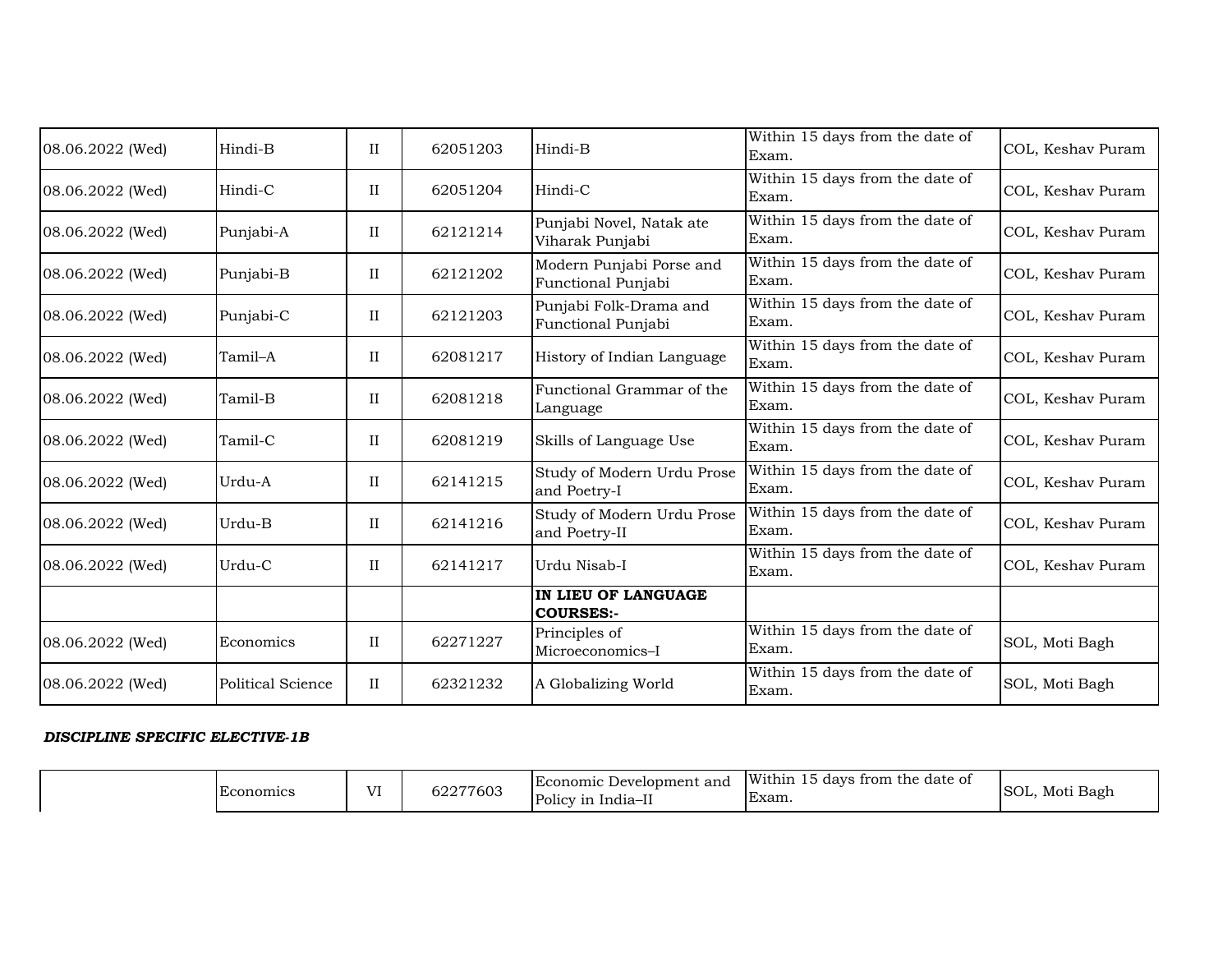|                                              | Education                       | VI | 62437601 | Education in India: Policy<br>and Practice                                        | Within 15 days from the date of<br>Exam. | SOL, Moti Bagh |
|----------------------------------------------|---------------------------------|----|----------|-----------------------------------------------------------------------------------|------------------------------------------|----------------|
| 09.06.2022 (Thursday)<br>10.06.2022 (Friday) | English                         | VI | 62037617 | World Literatures                                                                 | Within 15 days from the date of<br>Exam. | SOL, Moti Bagh |
|                                              | Hindi                           | VI | 62057636 | fo'ks" $k$ vè;; $u \%$ , d izeq $k$<br>lkfgR;dkj $\frac{1}{4}$ dchj $\frac{1}{2}$ | Within 15 days from the date of<br>Exam. | SOL, Moti Bagh |
|                                              | History                         | VI | 62317641 | Issues in Twentieth Century<br>World History II                                   | Within 15 days from the date of<br>Exam. | SOL, Moti Bagh |
|                                              |                                 |    |          |                                                                                   | Within 15 days from the date of<br>Exam. | SOL, Moti Bagh |
|                                              | Mathematics                     | VI | 62357603 | Numerical Methods                                                                 | Within 15 days from the date of          | SOL, Moti Bagh |
|                                              |                                 | VI | 62357604 | Differential Equations                                                            | Within 15 days from the date of<br>Exam. | SOL, Moti Bagh |
| 09.06.2022 (Thursday)<br>10.06.2022 (Friday) | Nutrition &<br>Health Education | VI | 62207912 | Entrepreneurship for small<br>catering unit                                       | Within 15 days from the date of<br>Exam. | SOL, Moti Bagh |
|                                              | Political Science               | VI | 62327601 | Understanding Globalization                                                       | Within 15 days from the date of<br>Exam. | SOL, Moti Bagh |
|                                              | Sanskrit<br>Discipline          | VI | 62137901 | Mathematical Tradition in<br>Sanskrit                                             | Within 15 days from the date of<br>Exam. | SOL, Moti Bagh |

#### *DISCIPLINE SPECIFIC ELECTIVE -2B*

| Economics | VI             | 62277603 | Economic Development and<br>Policy in India-II | Within 15 days from the date of<br>Exam. | Sol, Moti Bagh |
|-----------|----------------|----------|------------------------------------------------|------------------------------------------|----------------|
| Education | VI             | 62437601 | Education in India: Policy<br>and Practice     | Within 15 days from the date of<br>Exam. | Sol, Moti Bagh |
| English   | VI<br>62037617 |          | World Literatures                              | Within 15 days from the date of<br>Exam. | Sol, Moti Bagh |
| Hindi     | VI             | 62057636 | विशेष अध्ययन :एक प्रमुख साहित्यकार<br>(कबीर)   | Within 15 days from the date of<br>Exam. | Sol, Moti Bagh |
| History   | <b>AZT</b>     | 62317641 | Issues in Twentieth Century                    | Within 15 days from the date of<br>Exam. | Sol, Moti Bagh |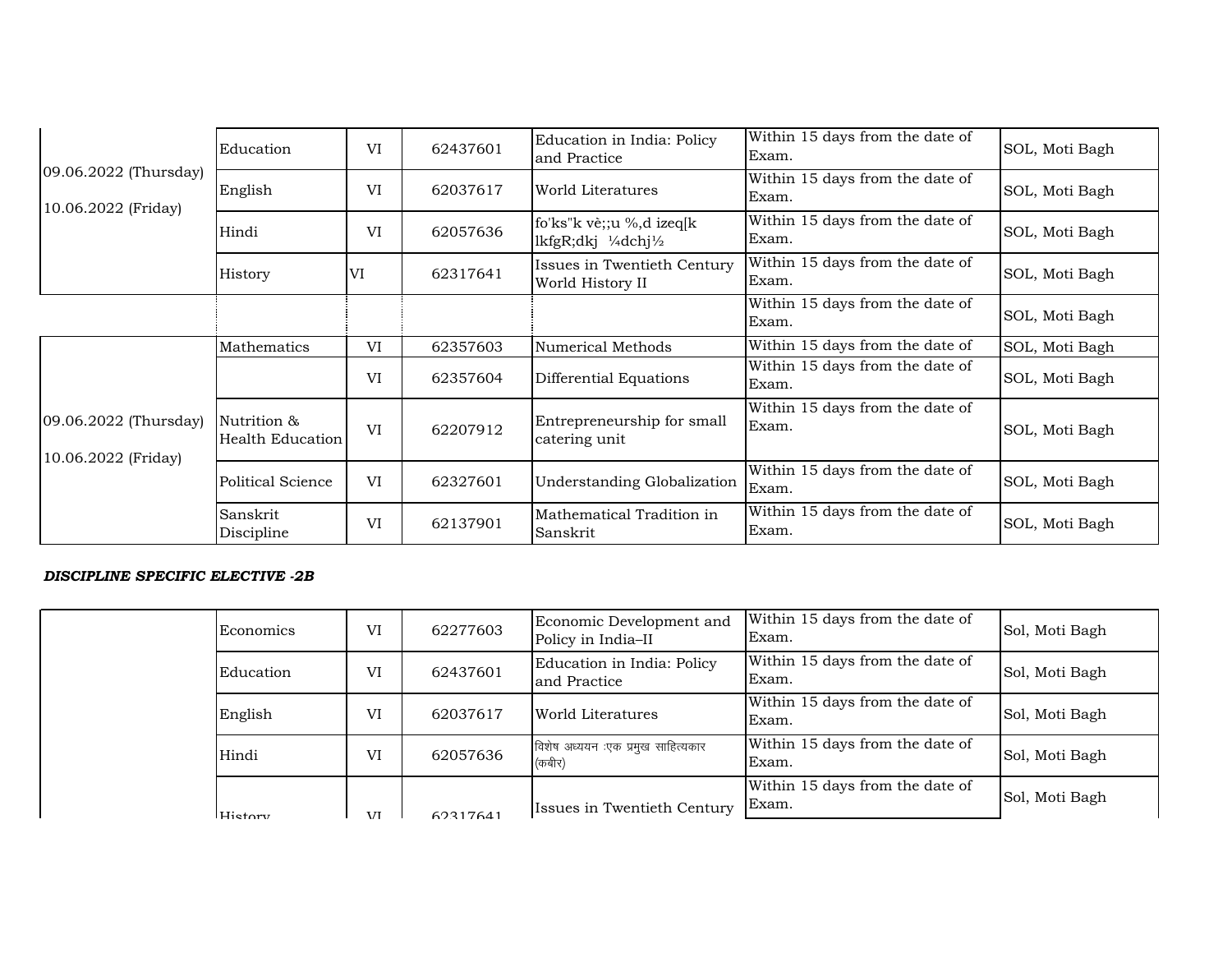| 11.06.2022 (Saturday) | <b>THOMMY</b>                   | V 1 | U4U I I UTI | World History II                            | Within 15 days from the date of<br>Exam. | Sol, Moti Bagh |
|-----------------------|---------------------------------|-----|-------------|---------------------------------------------|------------------------------------------|----------------|
| 12.06.2022 (Sunday)   | Mathematics                     | VI  | 62357603    | Numerical Methods                           | Within 15 days from the date of<br>Exam. | Sol, Moti Bagh |
|                       |                                 | VI  | 62357604    | Differential Equations                      | Within 15 days from the date of<br>Exam. | Sol, Moti Bagh |
|                       | Nutrition &<br>Health Education | VI  | 62207912    | Entrepreneurship for small<br>catering unit | Within 15 days from the date of<br>Exam. | Sol, Moti Bagh |
|                       | Political Science               | VI  | 62327601    | Understanding Globalization                 | Within 15 days from the date of<br>Exam. | Sol, Moti Bagh |
|                       | Sanskrit<br>Discipline          | VI  | 62137901    | Mathematical Tradition in<br>Sanskrit       | Within 15 days from the date of<br>Exam. | Sol, Moti Bagh |

## **Languages Curses**

| 13 June Monday | English-A | IV | 62031901 | English Language Through<br>Literature                                 | Within 15 days from the date of<br>Exam. | COL, Keshav Puram |
|----------------|-----------|----|----------|------------------------------------------------------------------------|------------------------------------------|-------------------|
| 13 June Monday | English-B | IV | 62031902 | English Fluency                                                        | Within 15 days from the date of<br>Exam. | COL, Keshav Puram |
| 13 June Monday | English-C | IV | 62031903 | English Proficiency                                                    | Within 15 days from the date of<br>Exam. | COL, Keshav Puram |
| 13 June Monday | Hindi-A   | IV | 62051404 | हिंदी गद्यः उदभव और विकास- हिंदी 'क'                                   | Within 15 days from the date of<br>Exam. | COL, Keshav Puram |
| 13 June Monday | Hindi-B   | IV | 62051412 | हिंदी गद्य का उद्भव और विकास- हिंदी 'ख                                 | Within 15 days from the date of<br>Exam. | COL, Keshav Puram |
| 13 June Monday | Hindi-C   | IV | 62051413 | हिंदी गद्य का उदमव और विकास- हिंदी 'ग                                  | Within 15 days from the date of<br>Exam. | COL, Keshav Puram |
| 13 June Monday | Punjabi-A | IV | 62121901 | Medieval Narrative Poetry,<br>Auto-Biography and<br>Functional Punjabi | Within 15 days from the date of<br>Exam. | COL, Keshav Puram |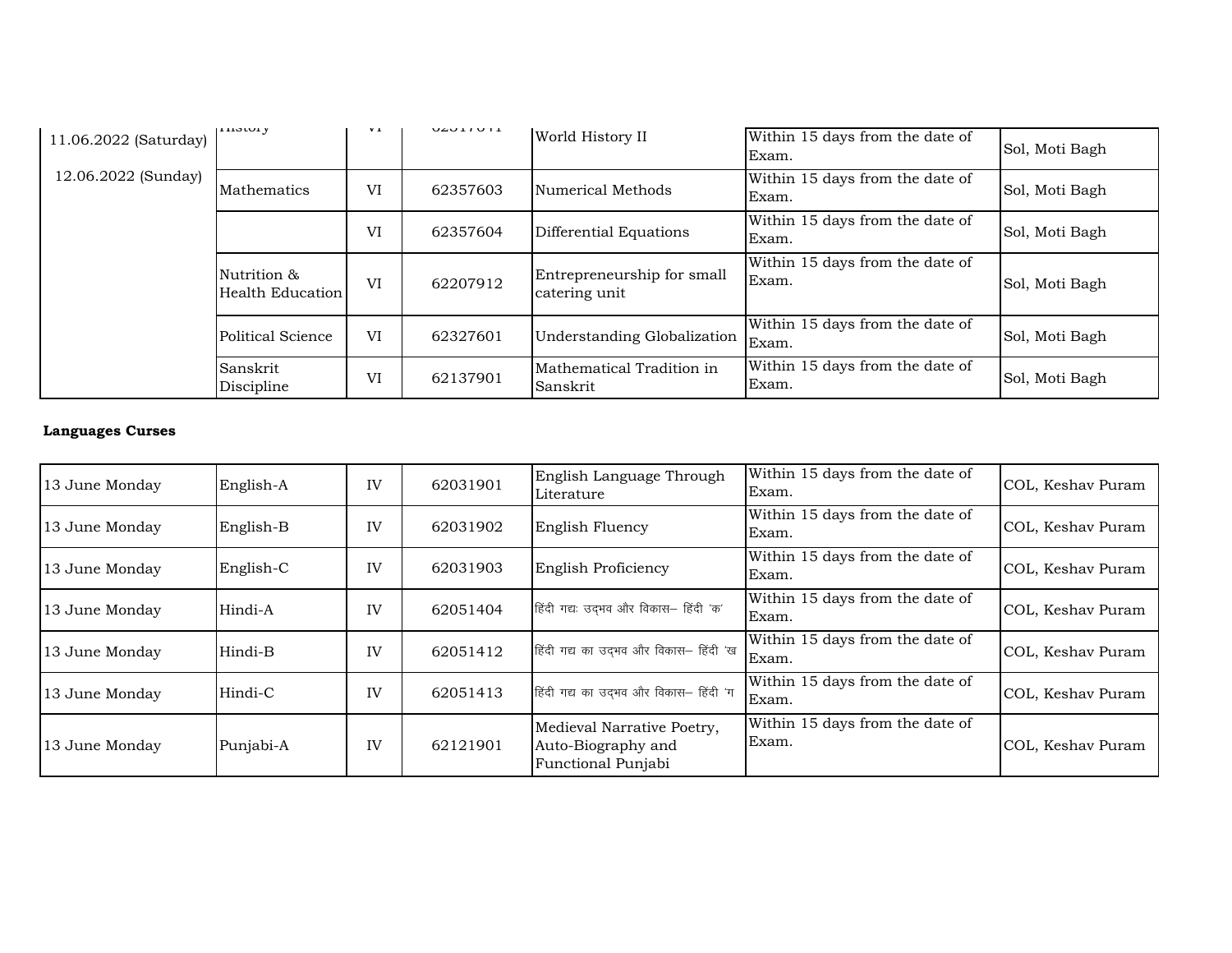| 13 June Monday  | Punjabi-B         | IV | 62121406 | Ethics-Literary Responses<br>and Functional Punjabi | Within 15 days from the date of<br>Exam. | COL, Keshav Puram |
|-----------------|-------------------|----|----------|-----------------------------------------------------|------------------------------------------|-------------------|
| 13 June Monday  | Punjabi-C         | IV | 62121407 | Punjabi Auto-Biography and<br>Functional Punjabi    | Within 15 days from the date of<br>Exam. | COL, Keshav Puram |
|                 |                   |    |          |                                                     | Within 15 days from the date of<br>Exam. |                   |
| 14 June Tuesday | Tamil-A           | IV | 62081429 | History of Ancient Tamil<br>Literature              | Within 15 days from the date of<br>Exam. | COL, Keshav Puram |
| 14 June Tuesday | Tamil-B           | IV | 62081437 | History of Modern Tamil<br>Literature               | Within 15 days from the date of<br>Exam. | COL, Keshav Puram |
| 14 June Tuesday | Tamil-C           | IV | 62081401 | History of Tamil Literature:<br>Epics & Puranas     | Within 15 days from the date of<br>Exam. | COL, Keshav Puram |
| 14 June Tuesday | Urdu-A            | IV | 62141902 | Study of Modern Fiction-<br>Novel, Short Story      | Within 15 days from the date of<br>Exam. | COL, Keshav Puram |
| 14 June Tuesday | Urdu-B            | IV | 62141903 | Study of Medieval Prose &<br>Poetry                 | Within 15 days from the date of<br>Exam. | COL, Keshav Puram |
| 14 June Tuesday | Urdu-C            | IV | 62141904 | Urdu Nisab II                                       | Within 15 days from the date of<br>Exam. | COL, Keshav Puram |
|                 |                   | IV |          | IN LIEU OF LANGUAGE<br><b>COURSES</b>               |                                          |                   |
| 14 June Tuesday | Economics         | IV | 62271448 | Principles of<br>Macroeconomics-I                   | Within 15 days from the date of<br>Exam. | SOL, Moti Bagh    |
| 14 June Tuesday | Political Science | IV | 62321444 | Administration and Public<br>Policy                 | Within 15 days from the date of<br>Exam. | SOL, Moti Bagh    |

## **Discipline Course –I**

| $\sim$<br><b>TTT</b><br>. Wednesdav<br>. 15 June | <b>Economics</b> | IV | - ''<br>622<br>. | Principles of<br> Macroeconomics–II | Within 15<br>trom<br>the date of<br>davs<br>Exam. | $\overline{\phantom{a}}$<br>ISOL.<br>Bagh<br>Moti |
|--------------------------------------------------|------------------|----|------------------|-------------------------------------|---------------------------------------------------|---------------------------------------------------|
|--------------------------------------------------|------------------|----|------------------|-------------------------------------|---------------------------------------------------|---------------------------------------------------|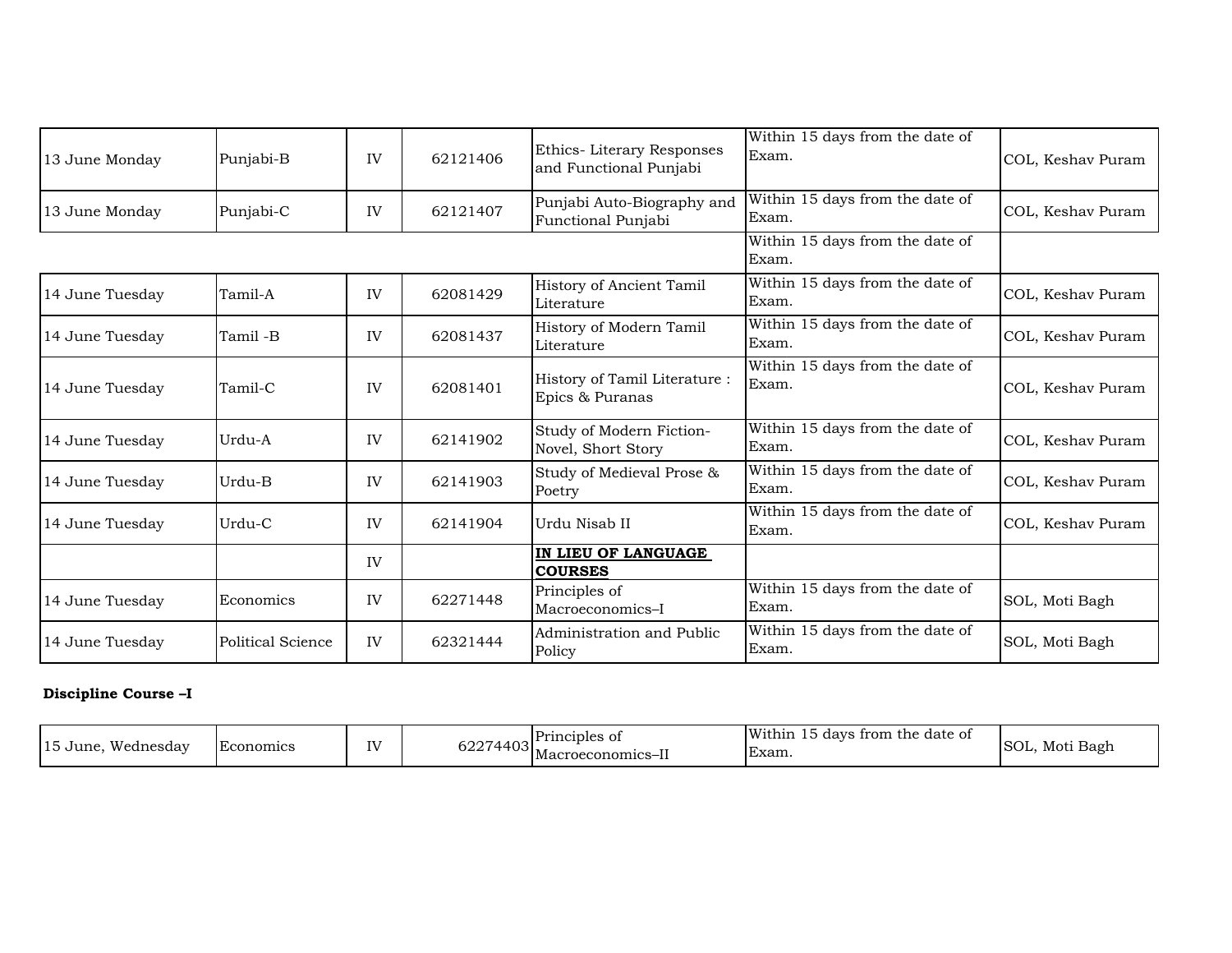| 15 June, Wednesday | English                                | IV       | 62034401            | <b>Literary Cross Currents</b><br>Selections from Living<br>Literatures-An Anthology of<br>Prose and Poetry | Within 15 days from the date of<br>Exam. | SOL, Moti Bagh |
|--------------------|----------------------------------------|----------|---------------------|-------------------------------------------------------------------------------------------------------------|------------------------------------------|----------------|
| 15 June, Wednesday | Education                              | IV       | 62434414            | <b>Understanding Human</b><br>Learning and Cognition                                                        | Within 15 days from the date of<br>Exam. | SOL, Moti Bagh |
| 15 June, Wednesday | Hindi                                  | IV       |                     | 62054408 अन्य गद्य विधए विधाए                                                                               | Within 15 days from the date of<br>Exam. | SOL, Moti Bagh |
| 15 June, Wednesday | History I                              | IV       | 62314402            | History of India, c. 1700-<br>1950                                                                          | Within 15 days from the date of<br>Exam. | SOL, Moti Bagh |
| 15 June, Wednesday | Mathematics                            | IV       | $62354443$ Analysis |                                                                                                             | Within 15 days from the date of<br>Exam. | SOL, Moti Bagh |
| 15 June, Wednesday | Nutrition &<br><b>Health Education</b> | IV       |                     | 62204422 Public Health Nutrition                                                                            | Within 15 days from the date of<br>Exam. | SOL, Moti Bagh |
| 15 June, Wednesday | <b>Political Science</b>               | IV       | 62324407            | Introduction to International<br>Relations                                                                  | Within 15 days from the date of<br>Exam. | SOL, Moti Bagh |
| 15 June, Wednesday | Sanskrit<br>Discipline                 | IV       |                     | 62134402 Sanskrit Grammar                                                                                   | Within 15 days from the date of<br>Exam. | SOL, Moti Bagh |
| 16 June, Thursday  | Economics                              | $\rm II$ | 62271201            | Principles of<br>Microeconomics-II                                                                          | Within 15 days from the date of<br>Exam. | SOL, Moti Bagh |
| 16 June, Thursday  | Education                              | Π        | 62434201            | <b>Understanding Human</b><br>Development                                                                   | Within 15 days from the date of<br>Exam. | SOL, Moti Bagh |
| 16 June, Thursday  | English                                | $\rm II$ | 62031201            | Selections (poems, short<br>stories) from Modern Indian<br>Literature                                       | Within 15 days from the date of<br>Exam. | SOL, Moti Bagh |
| 16 June, Thursday  | Hindi                                  | $\rm II$ | 62051201            | fganh dfork (eè;dky vkSj<br>vk/qfud dky)                                                                    | Within 15 days from the date of<br>Exam. | SOL, Moti Bagh |
| 16 June, Thursday  | History I                              | $\rm II$ | 62311204            | History of India, c. 300 to<br>1200                                                                         | Within 15 days from the date of<br>Exam. | SOL, Moti Bagh |
| 16 June, Thursday  | Mathematics                            | $\rm II$ | $62351201$ Algebra  |                                                                                                             | Within 15 days from the date of<br>Exam. | SOL, Moti Bagh |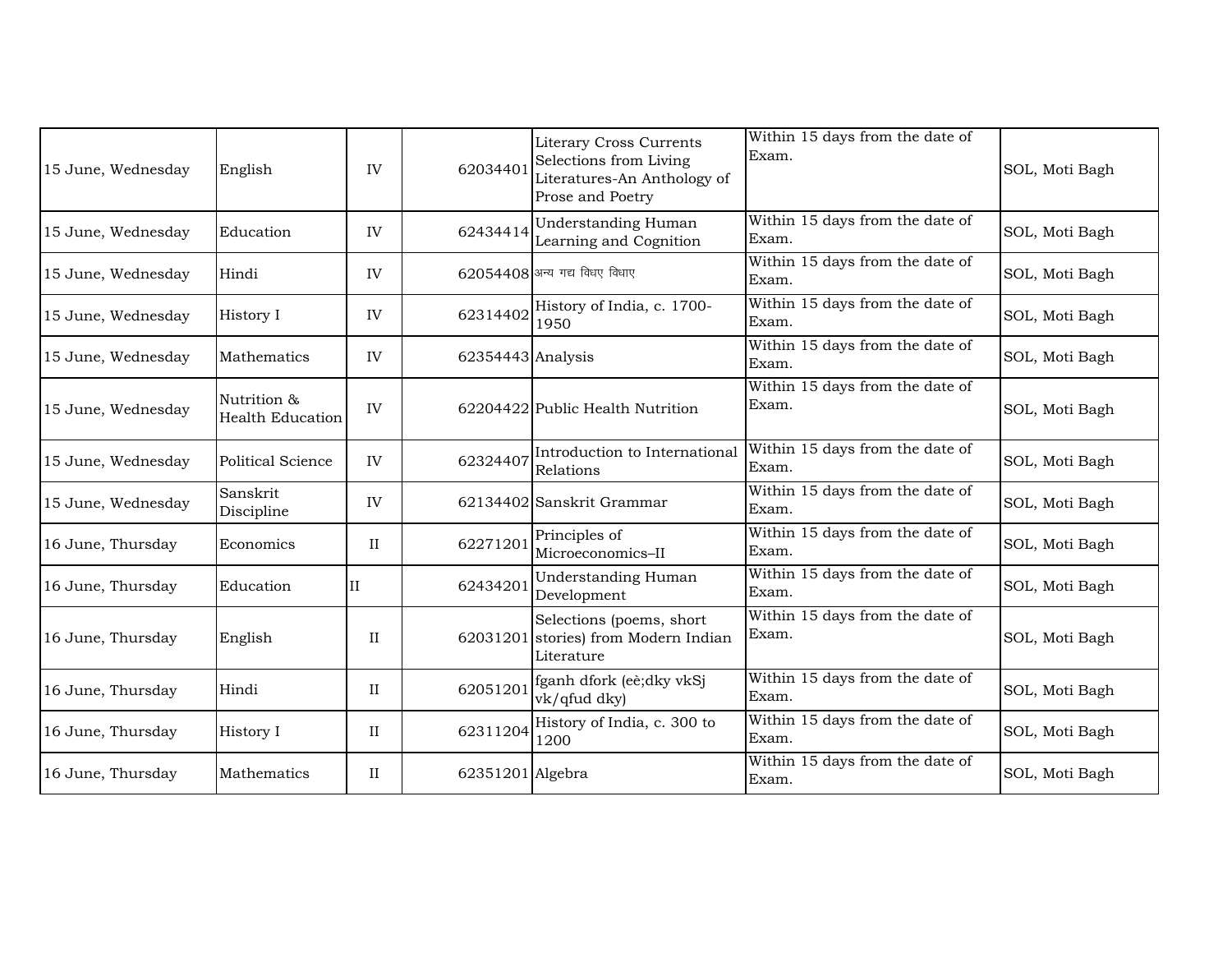| 16 June, Thursday           | Nutrition &<br><b>Health Education</b> | $_{\rm II}$ |                  | 62201206 Nutrition for the Family                                     | Within 15 days from the date of<br>Exam. | SOL, Moti Bagh |
|-----------------------------|----------------------------------------|-------------|------------------|-----------------------------------------------------------------------|------------------------------------------|----------------|
| 16 June, Thursday           | Political Science                      | $_{\rm II}$ | 62321201         | Indian Government and<br>Politics                                     | Within 15 days from the date of<br>Exam. | SOL, Moti Bagh |
| 16 June, Thursday           | Sanskrit                               | $\rm II$    |                  | 62131201 Sanskrit Prose                                               | Within 15 days from the date of<br>Exam. | SOL, Moti Bagh |
| <b>Discipline Course-II</b> |                                        |             |                  |                                                                       |                                          |                |
| 17 June, Friday             | Economics                              | $\rm II$    | 62271201         | Principles of<br>Microeconomics-II                                    | Within 15 days from the date of<br>Exam. | SOL, Moti Bagh |
| 17 June, Friday             | English                                | $_{\rm II}$ | 62031201         | Selections (poems, short<br>stories) from Modern Indian<br>Literature | Within 15 days from the date of<br>Exam. | SOL, Moti Bagh |
| 17 June, Friday             | Education                              | $\rm II$    | 62434201         | <b>Understanding Human</b><br>Development                             | Within 15 days from the date of<br>Exam. | SOL, Moti Bagh |
| 17 June, Friday             | Hindi                                  | $\rm II$    | 62051201         | fganh dfork (eè;dky vkSj<br>vk/qfud dky)                              | Within 15 days from the date of<br>Exam. | SOL, Moti Bagh |
| 17 June, Friday             | History I                              | $\rm II$    | 62311204         | History of India, c. 300 to<br>1200                                   | Within 15 days from the date of<br>Exam. | SOL, Moti Bagh |
| 17 June, Friday             | Mathematics                            | $_{\rm II}$ | 62351201 Algebra |                                                                       | Within 15 days from the date of<br>Exam. | SOL, Moti Bagh |
| 17 June, Friday             | Nutrition &<br><b>Health Education</b> | $_{\rm II}$ |                  | 62201206 Nutrition for the Family                                     | Within 15 days from the date of<br>Exam. | SOL, Moti Bagh |
| 17 June, Friday             | Political Science                      | $\rm II$    | 62321201         | Indian Government and<br>Politics                                     | Within 15 days from the date of<br>Exam. | SOL, Moti Bagh |
| 17 June, Friday             | Sanskrit                               | $\rm II$    |                  | 62131201 Sanskrit Prose                                               | Within 15 days from the date of<br>Exam. | SOL, Moti Bagh |
|                             |                                        |             |                  |                                                                       |                                          |                |
| 18 June, Saturday           | Economics                              | IV          | 62274403         | Principles of<br>Macroeconomics-II                                    | Within 15 days from the date of<br>Exam. | SOL, Moti Bagh |